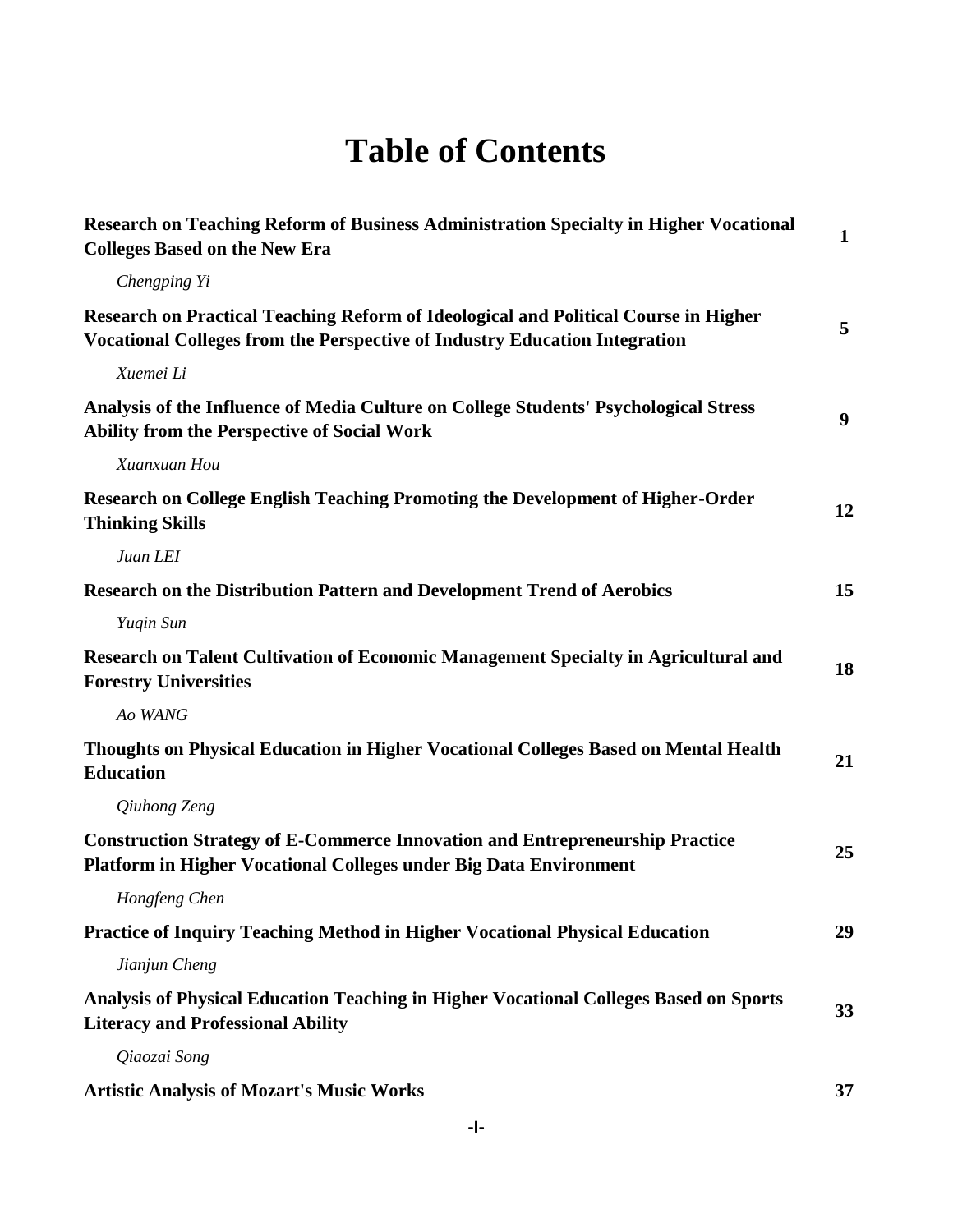| Minghui Liu                                                                                                                                                 |    |
|-------------------------------------------------------------------------------------------------------------------------------------------------------------|----|
| College English Translation Skills Based on the Background of Cultural Confidence                                                                           | 40 |
| Ziyu Luo                                                                                                                                                    |    |
| Reflections on the Historical Context and Inheritance Contained in "Tobshur" in the<br><b>Context of Intangible Cultural Heritage</b>                       | 43 |
| Yutong Zou                                                                                                                                                  |    |
| Discussion on Discourse Words of Business English Guided by Register Theory                                                                                 | 46 |
| Xiaojun Yang                                                                                                                                                |    |
| On the Value Function and Realization Path of Ideological and Political Education in<br><b>Higher Vocational Colleges in the New Era</b>                    | 49 |
| Xiaoge Wang                                                                                                                                                 |    |
| <b>English Teaching Practice in Higher Vocational Colleges under the Concept of Formative</b><br><b>Evaluation</b>                                          | 53 |
| Chunfeng Ye                                                                                                                                                 |    |
| <b>Application of Case Teaching Method in Basic Computer Teaching</b>                                                                                       | 57 |
| Chunlian Zhou                                                                                                                                               |    |
| Research on the Construction of Online and Offline Hybrid Teaching System of College<br><b>Physical Education from the Perspective of Media Integration</b> | 61 |
| Kaijie Chen                                                                                                                                                 |    |
| Ai-Facilitated Legal Education: Changes and Perseverance                                                                                                    | 65 |
| Hong WU                                                                                                                                                     |    |
| Analysis on the Application of Chinese Piano Works in Piano Teaching in Colleges and<br><b>Universities</b>                                                 | 74 |
| Xuan LI                                                                                                                                                     |    |
| <b>Exploring the Practice of Communicative English Teaching in Middle School English</b><br><b>Teaching</b>                                                 | 78 |
| Yixuan Tang                                                                                                                                                 |    |
| Thoughts on the Implementation Methods of University Life Education from the<br><b>Perspective of Core Accomplishment</b>                                   | 81 |
| Tao WANG                                                                                                                                                    |    |
| Research on the Construction and Cultivation Path of Core Literacy of Teachers in<br><b>Traditional Chinese Medicine in the New Era</b>                     | 85 |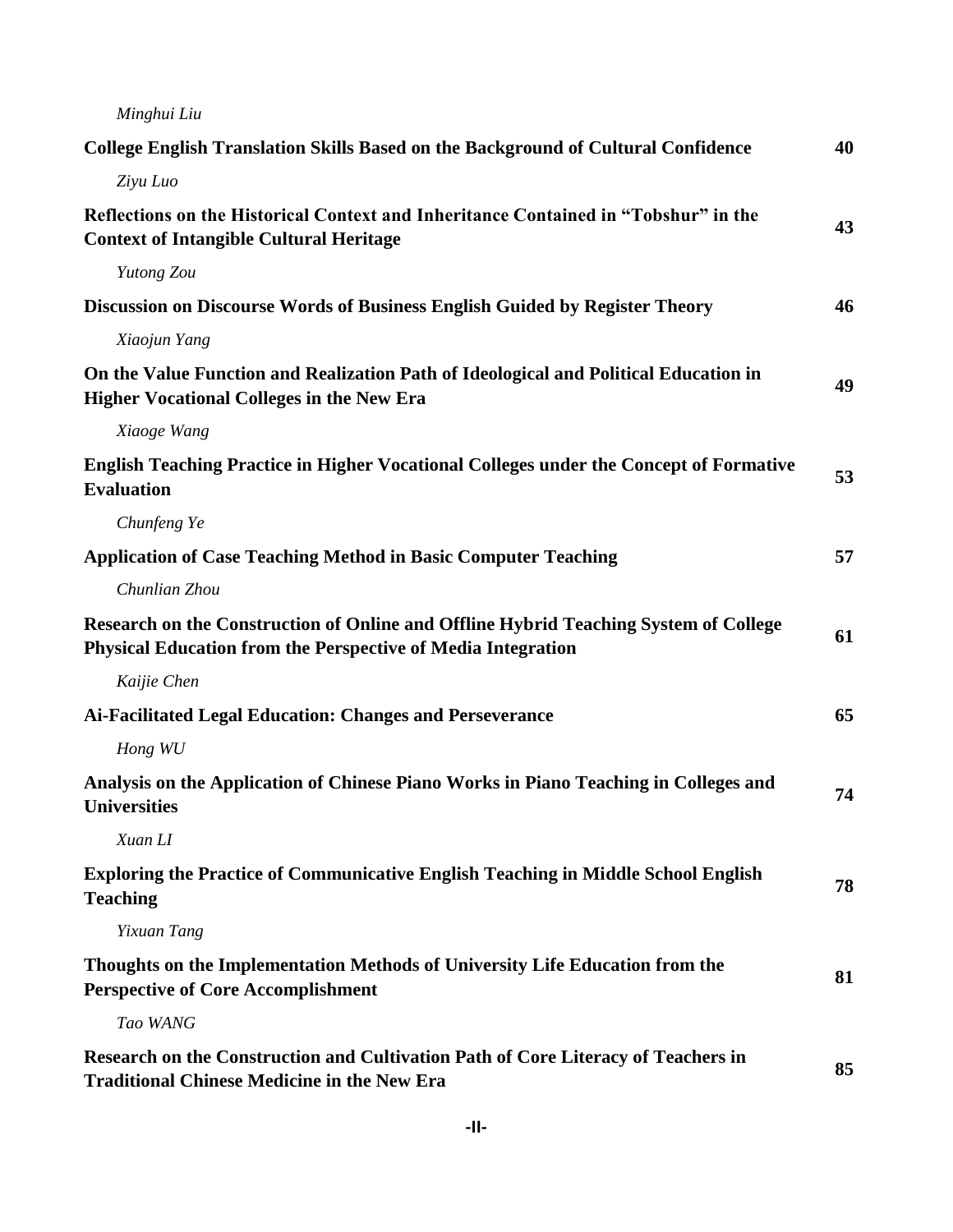*Zhenyu Hu, Yunfeng Liu, Ying Chen*

| A Research on the Textual Interpretation and English Translation of Chinese Taoist<br>Metaphorical System in Zhouyi Cantong Qi                                    |     |
|-------------------------------------------------------------------------------------------------------------------------------------------------------------------|-----|
| Yong LIANG                                                                                                                                                        |     |
| Sinologist Liu Ts'Un-yan's Research on Taoist Culture and the Taoist Studies in Australia                                                                         | 95  |
| Yong Liang                                                                                                                                                        |     |
| Research on the Cultivation Path of the Core Competencies of College Students of the<br>Undergraduates in Colleges of Traditional Chinese Medicine in the New Era | 100 |
| Zhenyu Hu, Xiaojin Wang, Pinghua Wei, Ying Chen, Xiaowei Meng, Yunfeng Liu                                                                                        |     |
| <b>Research on Music Expressiveness of Piano Teaching Based on Music Elements</b>                                                                                 | 107 |
| Hongyu Li                                                                                                                                                         |     |
| Give Full Play to the Advantages of University Teaching Resources and Serve the<br><b>Inheritance of Local Cultural Heritage</b>                                  | 111 |
| Qiu SHANG                                                                                                                                                         |     |
| <b>Construction of Java Teaching Mode Based on Employment Orientation</b>                                                                                         | 116 |
| Huanxiao Xu, Hongyun Chen, Lanmei Qian, Fang WU, Juan QI                                                                                                          |     |
| Research on Key Issues of Enterprise Practice of Postgraduates with Professional Degree                                                                           | 121 |
| Li Xu, Jie Liu, Chengdong Ju                                                                                                                                      |     |
| Research on the Sinicization of Marxist Labor View under the Background of New Media                                                                              | 125 |
| Xiaomei Geng                                                                                                                                                      |     |
| Practice of Narrative Medicine in Medical Postgraduate English Teaching in the Internet<br>Age                                                                    | 130 |
| Jie Li, Xiuling Wu, Xiaojun Huang, Shuxian Wang, Yan He                                                                                                           |     |
| Research on the Optimization of Postgraduate Academic English from the Perspective of<br><b>Narrative Medicine</b>                                                | 137 |
| Xiuling Wu, Jie LI, Lina Fan, Ping LI, Xiufang Zhu                                                                                                                |     |
| The Relationship between the Basic Principles of Marxism and the Promotion of Human<br><b>Free and All-Round Development</b>                                      | 142 |
| Taotao Zhang                                                                                                                                                      |     |
| Research on the Coping Style Characteristics of College Students' Psychological Pressure                                                                          | 147 |
| Ying Wang                                                                                                                                                         |     |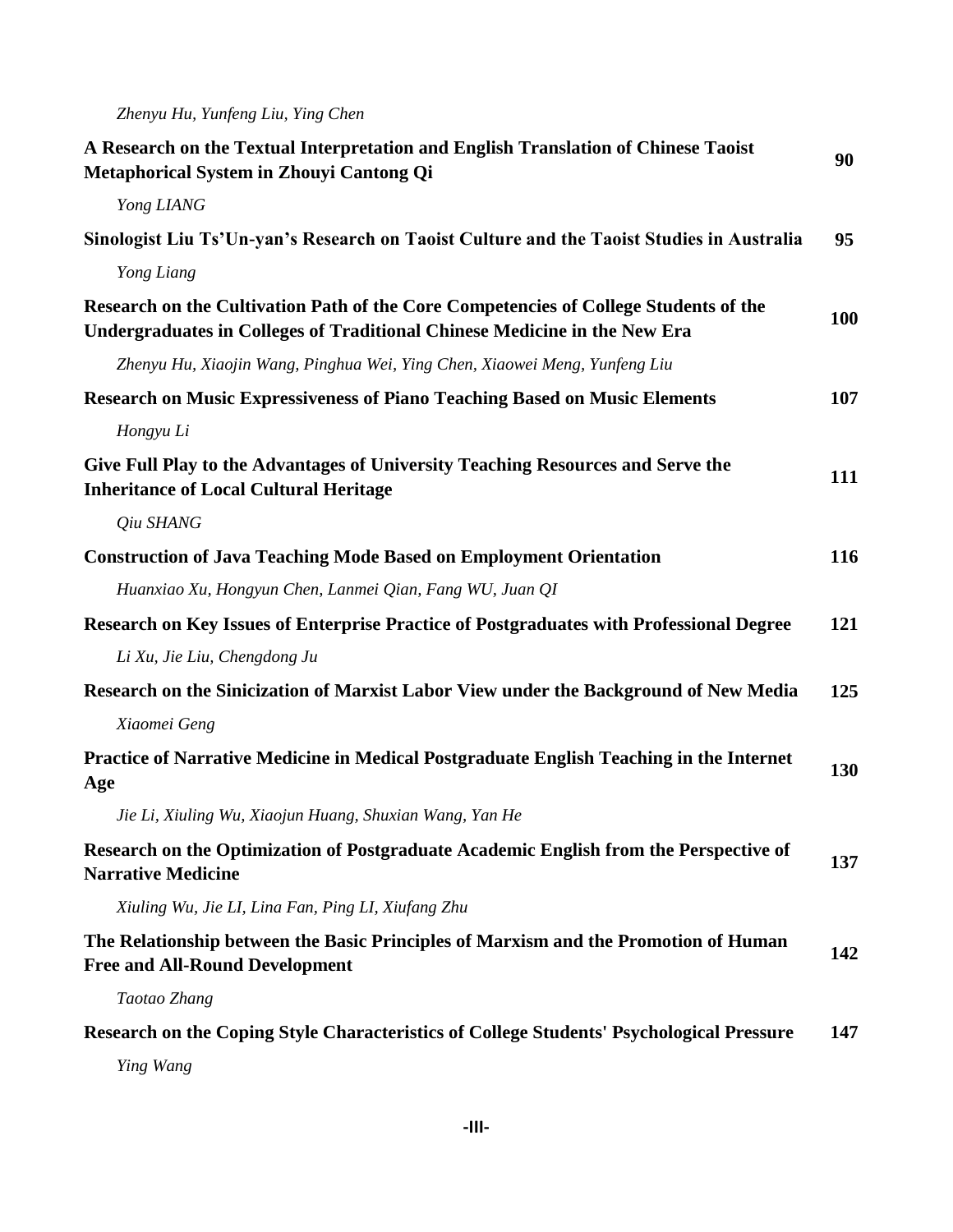| Research on the Genre and Artistic Style of Tibetan Opera Masks in Kham Area                                                                                            | 152 |
|-------------------------------------------------------------------------------------------------------------------------------------------------------------------------|-----|
| Kangyang Liu                                                                                                                                                            |     |
| <b>Study on Multimodal Confucius Institute Linguistic Landscape</b>                                                                                                     | 157 |
| Fu Wen-li, Yang Na, Xu Li-sha                                                                                                                                           |     |
| Reform of Yuefu System by Xiao Yan, Emperor Wu of Liang Dynasty                                                                                                         | 163 |
| Li Jinyu                                                                                                                                                                |     |
| The Essence of Knowledge is Simulation and Logical Construct                                                                                                            | 169 |
| Yong Duan                                                                                                                                                               |     |
| <b>Corpus-Based Comparative Study of Google and Youdao Machine Translation Quality</b>                                                                                  | 179 |
| Xinqi Dun, Shan Liu                                                                                                                                                     |     |
| <b>Analysis of Translation Criticism and Its Development</b>                                                                                                            | 184 |
| Ming Yang, Xing Fu                                                                                                                                                      |     |
| A Correlation Study on the Cross-Cultural Pragmatic Competence and Sensitivity of<br><b>English Majors in an Ethnic University</b>                                      | 189 |
| Ying Hua, Jianchao Hong                                                                                                                                                 |     |
| Language Learning Strategies and English Proficiency of Chinese Junior college Students                                                                                 | 199 |
| Rui Pi                                                                                                                                                                  |     |
| Mao Sui's Self-Recommendation Method: to Expand the Debate on People's Acceptance<br>Degree, Cognitive Level and Law of Psychological Activities in Specific Situations | 204 |
| Guoxian Wang                                                                                                                                                            |     |
| <b>Ethical Analysis of Betel Nut Culture and Related Policies in China</b>                                                                                              | 209 |
| Qian Zhang, Xin Peng                                                                                                                                                    |     |
| Using New Media to Promote the Work of Party Building in Colleges and Universities in<br>the New Era                                                                    | 216 |
| Wenlei Zhao, Huaxin Zhang                                                                                                                                               |     |
| The Path Analysis of the Local Development of Culture & Tourism Industry Based on<br>Old & New Citizens' Integration—Taking Qingshan Village as An Example              | 221 |
| Zhongqi Ren                                                                                                                                                             |     |
| A Review of Factors Related to Self-Concept Clarity                                                                                                                     | 229 |
| Luodan Ouyang                                                                                                                                                           |     |
| The Triple Dimension of Realizing Socialist Science and Technology Modernization                                                                                        | 236 |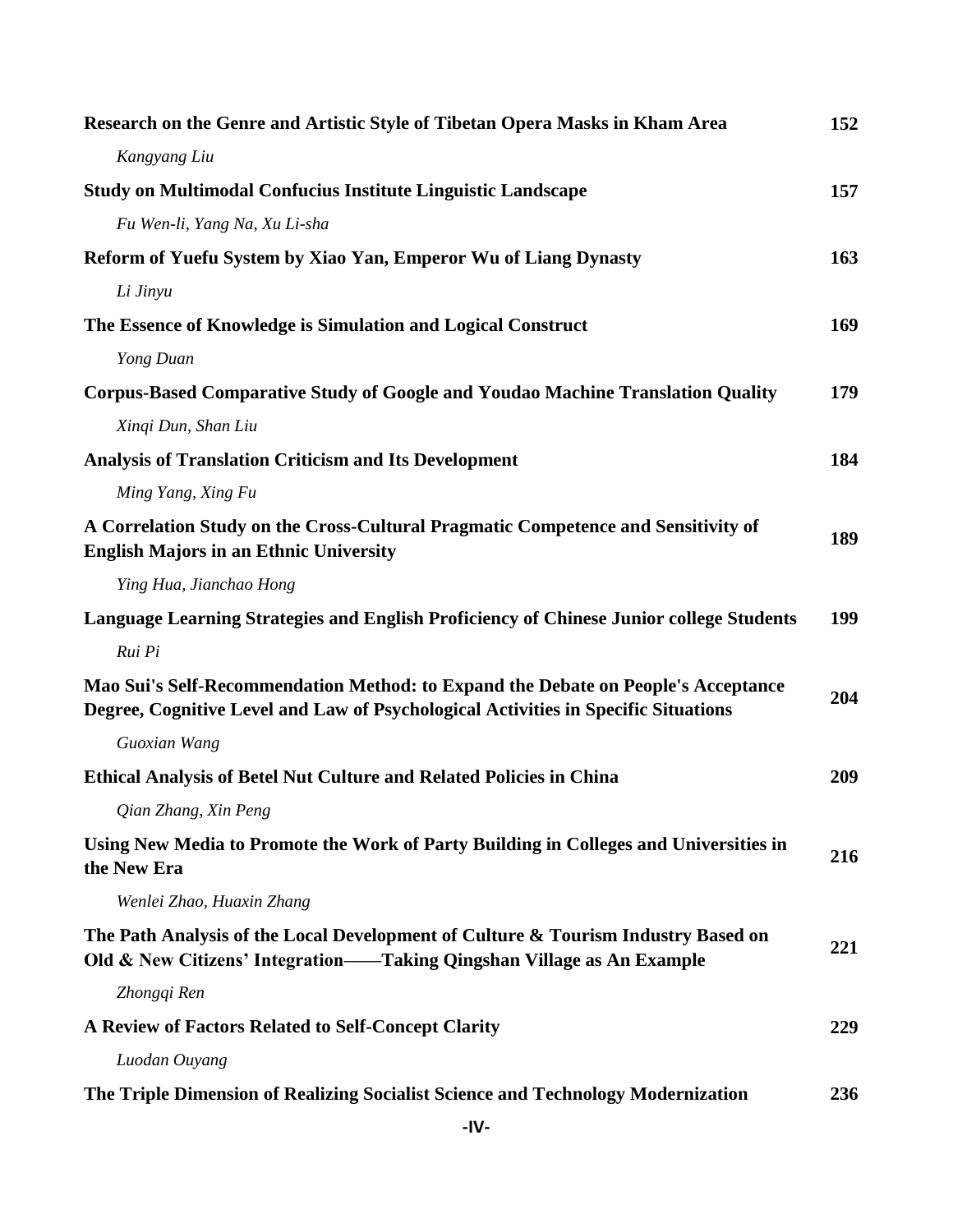| From Incapability to out of Control: "Chain Reaction" and Antagonistic Decoding of<br><b>Social Media</b>                                    | 241 |
|----------------------------------------------------------------------------------------------------------------------------------------------|-----|
| Xiaoyu Shen                                                                                                                                  |     |
| Digital Finance and the Upgrading of Export Structure: An Analysis from the Perspective<br>of Entrepreneurship                               | 247 |
| Chenrui Qian, Huixin Duan                                                                                                                    |     |
| <b>On Collective Trauma: (Post)colonialism and Its Myths in Modern Society</b>                                                               | 254 |
| Kaixin Pan                                                                                                                                   |     |
| Quality Management of Higher Education — From the Perspective of Organization                                                                | 259 |
| Meng Li                                                                                                                                      |     |
| Research on the Influence of Music Education on Urban Left-behind Children's Mental<br><b>Health and Misbahiver Habits</b>                   | 264 |
| <b>Baolian Ye</b>                                                                                                                            |     |
| Feasibility Analysis and Innovation of a Culture Immersive Chinese L2 Vocabulary<br><b>Learning App Based on Multi-modal Learning Theory</b> | 269 |
| Yuze Yin, Siyun Chen, Ying Zhu, Jiayi Hao, Yusen Li                                                                                          |     |
| <b>Comparative Analysis of BYD's Valuation Based on Dividend Discount, Income</b><br><b>Approach and Market Approach</b>                     | 282 |
| Yuanchen Xu                                                                                                                                  |     |
| Analysis on the problem of smart pension in China                                                                                            | 292 |
| Huan Liu, Mingyue Wang                                                                                                                       |     |
| The integration path of traditional culture and college students' Ideological and Political<br><b>Education</b>                              | 298 |
| Wu Xiaobo                                                                                                                                    |     |
| Research on Packaging Design Cogitation and Performance Techniques in Brand Design                                                           | 303 |
| Zhou Zigin                                                                                                                                   |     |
| Research on the Construction of Higher Vocational English Classroom Model based on<br><b>POA Theory</b>                                      | 308 |
| Xu Ling                                                                                                                                      |     |
| The role and influence of mental health curriculum on College Students' mental health<br>education                                           | 312 |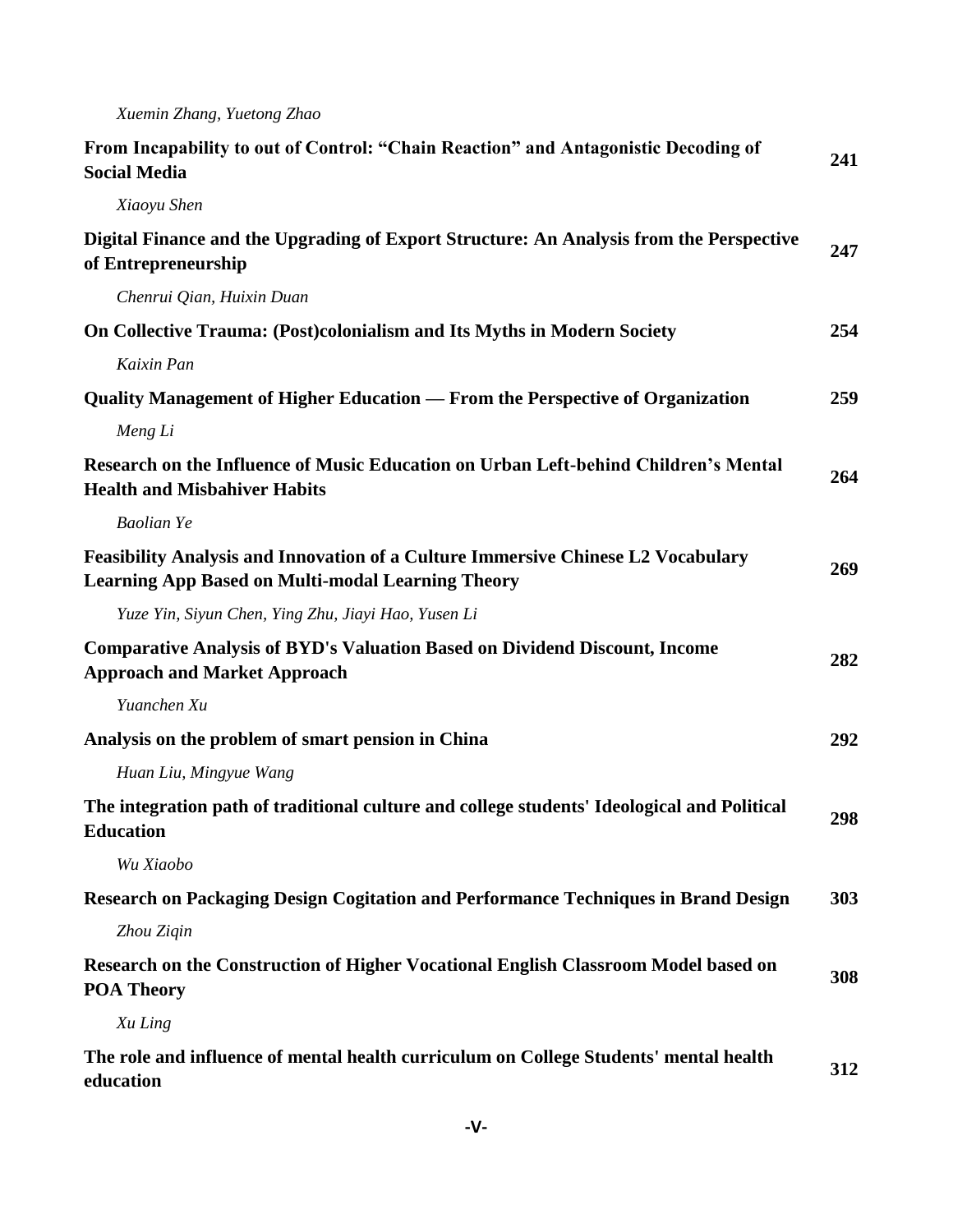| Yu Chen                                                                                                                                         |     |
|-------------------------------------------------------------------------------------------------------------------------------------------------|-----|
| Application of computer big data technology in enterprise accounting subject summary                                                            | 316 |
| Zou Peiyan                                                                                                                                      |     |
| The Psychological Research of College Students in the Environment of Campus Network<br><b>Culture Dissemination</b>                             | 321 |
| Dai Ying                                                                                                                                        |     |
| Construction of practical system of political thought courses in institution of higher<br>learning                                              | 326 |
| Xiaofeng An                                                                                                                                     |     |
| Research on the challenges and countermeasures of financial management in institution of<br>higher learning under the background of the new era | 331 |
| Wei Cao, Jing Jiao, Yankun Yang                                                                                                                 |     |
| Improving the Effectiveness of Political Thought Education of College Counselors in the<br><b>New Situation</b>                                 | 336 |
| Jiangiong Chen, Hua Sun, Qiliang Chen                                                                                                           |     |
| <b>Exploration on the Cultivation of students' Innovative Thinking in College English</b><br><b>Teaching Based on TRIZ Theory</b>               | 340 |
| Ying Chen                                                                                                                                       |     |
| Human resource management in institution of higher learning based on personnel<br>informatization                                               | 345 |
| Yue Cheng                                                                                                                                       |     |
| Challenges and Countermeasures in the process of popularization of higher education in<br>China                                                 | 351 |
| Chu Xinwei                                                                                                                                      |     |
| An analysis of the influencing factors of English idiom learning based on the cultivation of<br>cross-cultural ability                          | 356 |
| Yanping Shan                                                                                                                                    |     |
| <b>College English Curriculum Reform and Practice under the Background of Curriculum</b><br><b>Ideological and Political Education</b>          | 361 |
| Peng Guo                                                                                                                                        |     |
| Resource management of international scientific research cooperation in colleges and<br>universities based on data analysis                     | 366 |
| Dawei Han, Xing Wang                                                                                                                            |     |

**-VI-**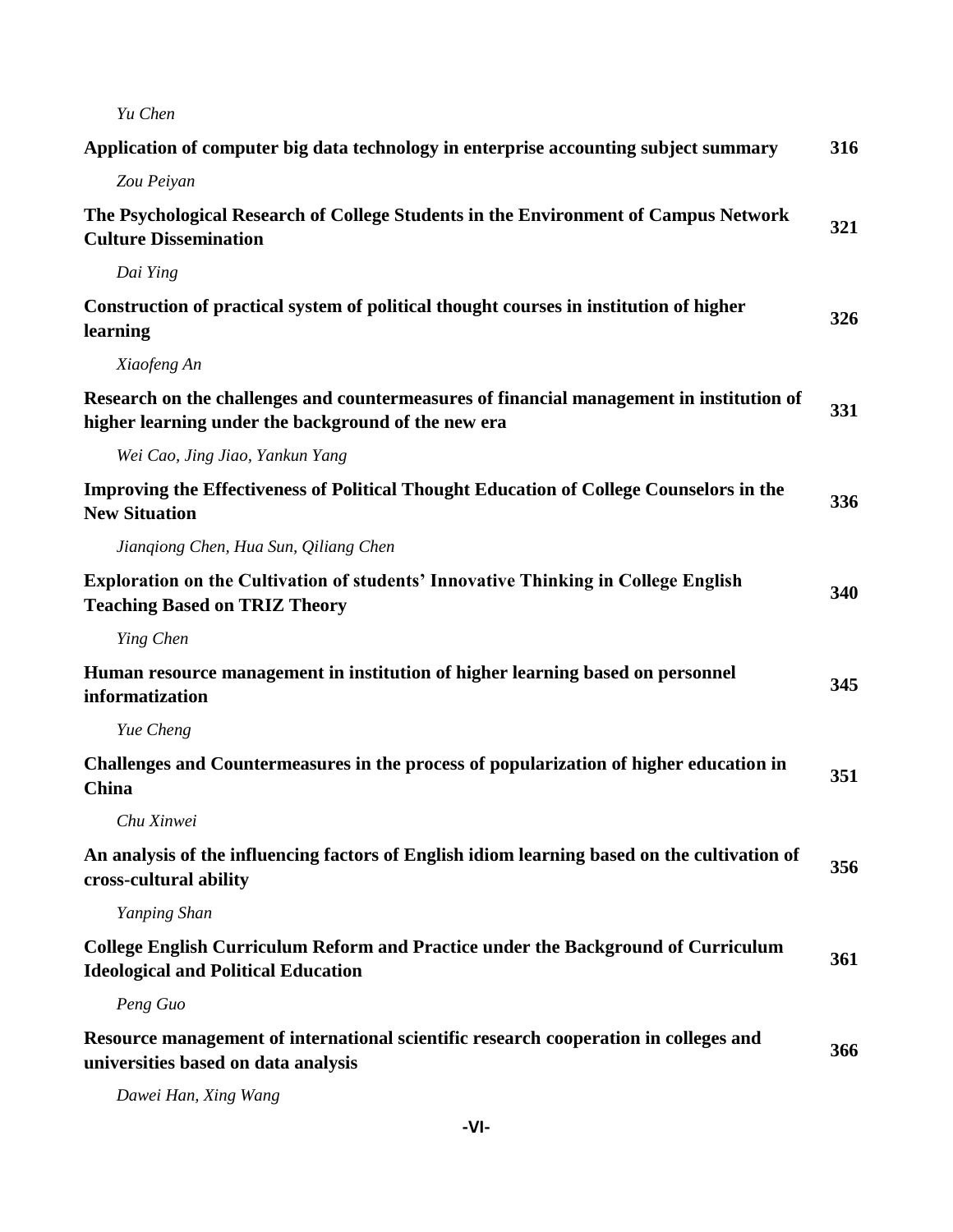| Discussion on talent training mechanism of "post course competition certificate"<br>integration under $1 + X$ certificate system                                                                         | 372 |
|----------------------------------------------------------------------------------------------------------------------------------------------------------------------------------------------------------|-----|
| Fei Hao                                                                                                                                                                                                  |     |
| The Construction of Cooperative Mechanism between Teachers and Counselors of<br>Political Thought Theory Course in Institution of Higher Learning from the Perspective<br>of "Three- Complete Education" | 378 |
| Xiaobin Hong                                                                                                                                                                                             |     |
| The construction of innovation and entrepreneurship bases from the perspective of<br>school-enterprise cooperation                                                                                       | 384 |
| Maojun Hou, Jinfeng Ye, Yong Miao                                                                                                                                                                        |     |
| On the Main Forms of Cyber Crime and Criminal Law Countermeasures in the New<br><b>Economic Era</b>                                                                                                      | 390 |
| Fen Huang                                                                                                                                                                                                |     |
| Breakthrough and reconstruction of discourse power system of political thought theory<br>courses in institution of higher learning                                                                       | 395 |
| Ying Huang                                                                                                                                                                                               |     |
| New engineering core literacy training and curriculum ideological and political<br>collaborative education                                                                                               | 400 |
| Hui Hongzhong, Chen Lian                                                                                                                                                                                 |     |
| A Study on the Current Situation of the Brand Marketing of the Nixing Pottery                                                                                                                            | 406 |
| Jiaqian Leng, Pastrapom Thipayasothorn, Jinye Wei                                                                                                                                                        |     |
| Research on the connotation and practice of the political thought curriculum of art design<br>under the background of new liberal arts                                                                   | 411 |
| Dichen Li, Nan Zhu                                                                                                                                                                                       |     |
| A Probe into College English Writing Teaching under English Stratification Teaching                                                                                                                      | 416 |
| Li Feifei                                                                                                                                                                                                |     |
| Research on the Market-oriented Trend of the Reform of Applied Technical Talent<br><b>Training Program in Private Colleges and Universities</b>                                                          | 421 |
| Li Peiyuan, Liu Yonggang                                                                                                                                                                                 |     |
| Research on Anti-war Consciousness in Akira Yoshimura's "Shipwrecks"                                                                                                                                     | 424 |
| Li Xing, Yang Jielin                                                                                                                                                                                     |     |
| Cultivation of engineering innovation ability of engineering students based on                                                                                                                           | 429 |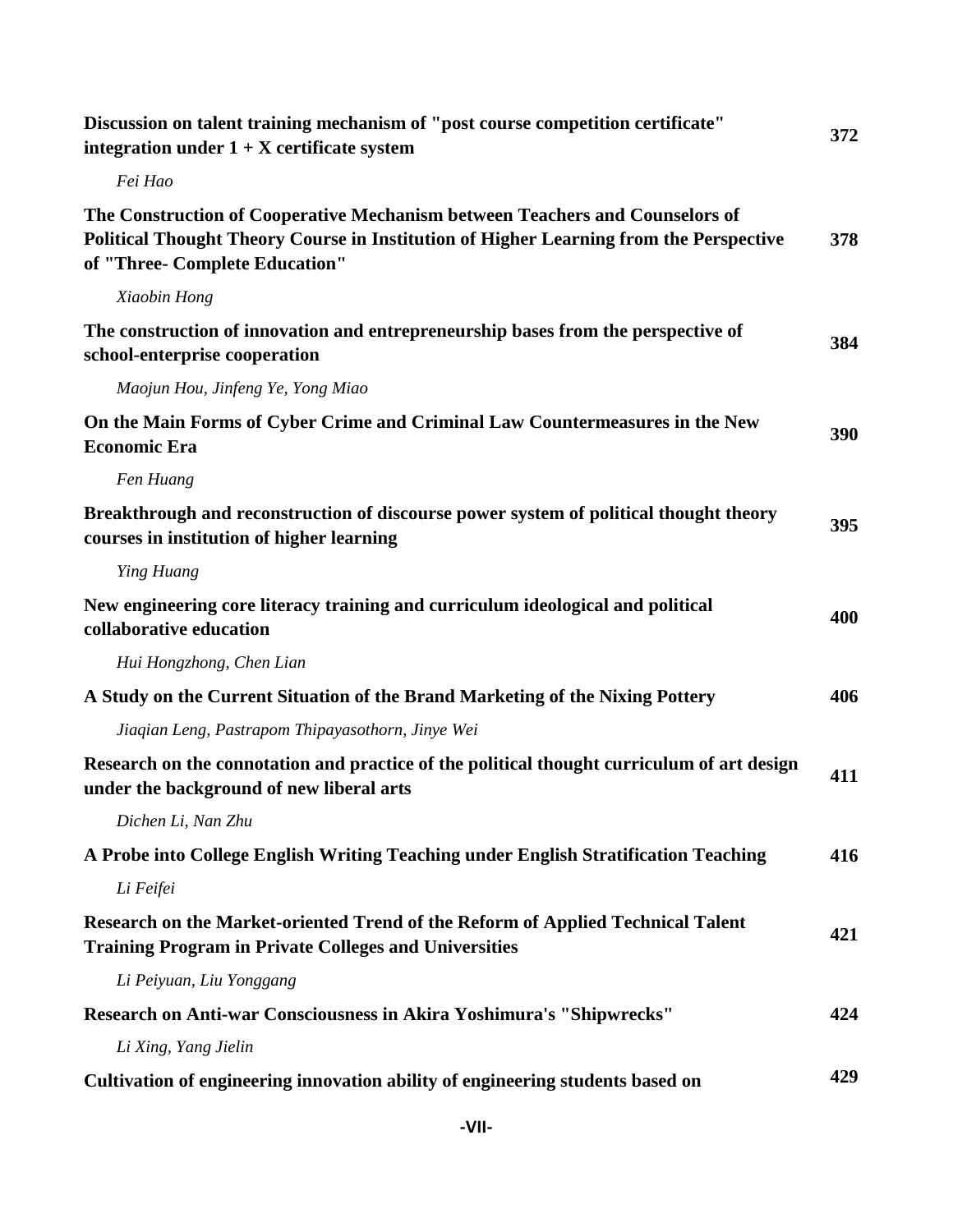## **interdisciplinary characteristics**

*Yan Liu, Xingcai Li*

| Analysis on the Function Path of Agricultural Vocational Colleges in Rural Vitalization<br><b>Strategy from the Perspective of Integration of Industry and Education</b> | 434 |
|--------------------------------------------------------------------------------------------------------------------------------------------------------------------------|-----|
| Zhijian Liu                                                                                                                                                              |     |
| <b>Research and Practice of Practical Teaching Quality Evaluation System in</b><br><b>Application-oriented Universities Based on Modern Information Technology</b>       | 440 |
| Fengqi Lv                                                                                                                                                                |     |
| Research on the interpenetration between solfeggio and music aesthetic psychology from<br>the perspective of aesthetic education                                         | 444 |
| Jiayin Lv, Na An                                                                                                                                                         |     |
| Analysis on Regional Branding Power and Path of Henan's Cultural Industries along the<br><b>Yellow River</b>                                                             | 448 |
| Zhenlin Ning                                                                                                                                                             |     |
| Exploring the path of college students' sportsmanship cultivation based on college sports<br>association                                                                 | 455 |
| Pan Changhong, Kuang Qiaoyu                                                                                                                                              |     |
| <b>Exploration on the "Charm" of Chinese Classical Dance Performance</b>                                                                                                 | 460 |
| Pang Jun                                                                                                                                                                 |     |
| Research on promoting the development and innovation of cultural industry in colleges<br>and universities based on art management                                        | 464 |
| Yiran Shang                                                                                                                                                              |     |
| On the training mechanism of "double-master-type" teachers in Vocational Schools under<br>the background of the integration of industry and education                    | 469 |
| Zhuying Shang                                                                                                                                                            |     |
| On Teaching Chinese as a Foreign Language from the Perspective of Contrastive<br><b>Linguistics</b>                                                                      | 473 |
| Shen Xiaomei                                                                                                                                                             |     |
| Analysis of the influencing factors of the vitality of small and micro spaces in the old<br>urban area of the city                                                       | 478 |
| Shoujian Song                                                                                                                                                            |     |
| Risk analysis of financial portfolio based on behavioral finance                                                                                                         | 483 |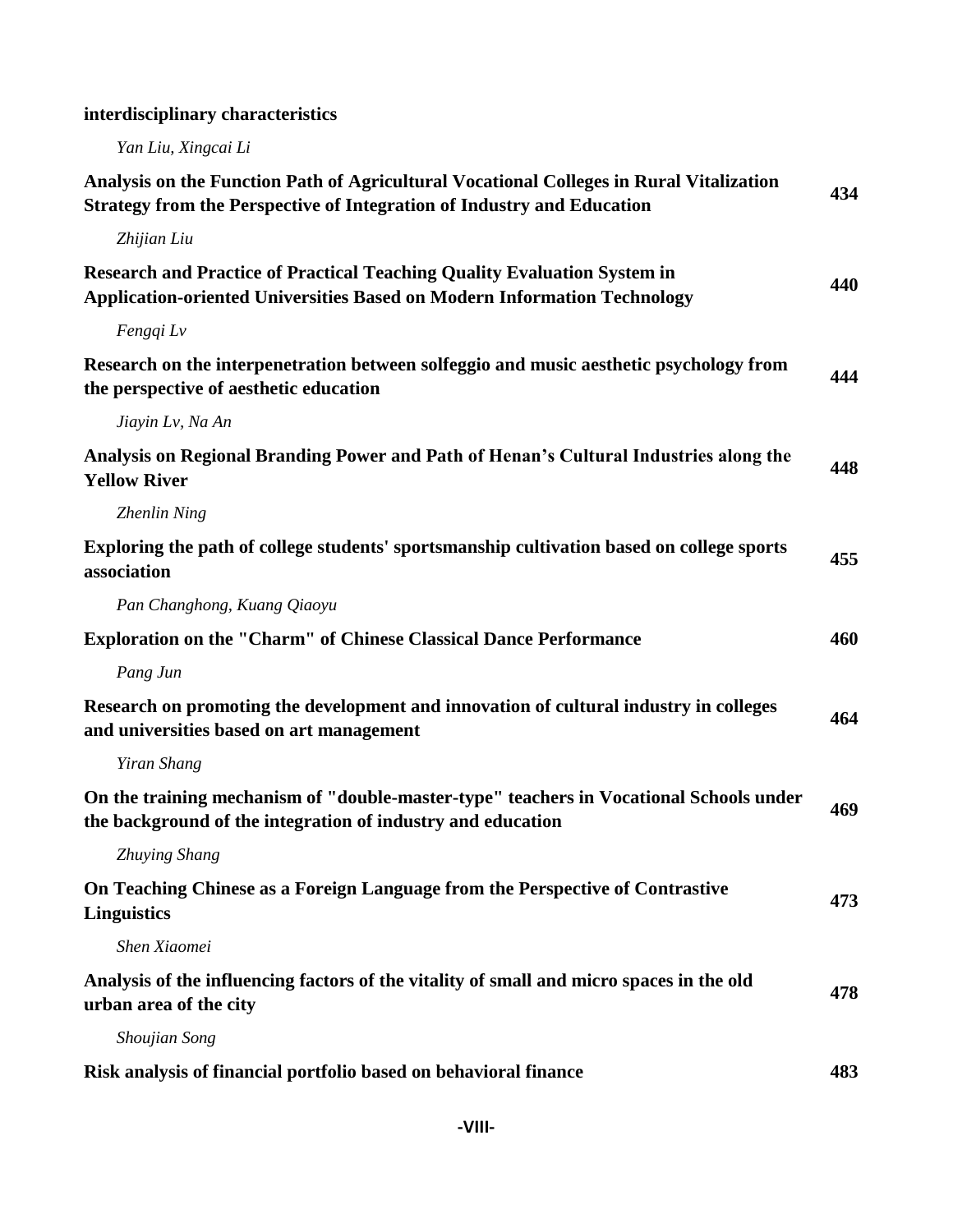| Hejing Sun                                                                                                                                      |     |
|-------------------------------------------------------------------------------------------------------------------------------------------------|-----|
| Research on the combination trend of political thought education and student<br>management service under the background of core values          | 487 |
| Hua Sun, Xianfang Chen, Jiangiong Chen                                                                                                          |     |
| Connotation and importance of red culture construction on university campus from the<br>perspective of "three complete education"               | 492 |
| Lu Tu                                                                                                                                           |     |
| Research on the Development and reform of korean instructional mode in institution of<br>higher learning from the perspective of constructivism | 497 |
| Mei Wang                                                                                                                                        |     |
| <b>Application of Psychological Counseling in College Students' Political Thought Work</b>                                                      | 501 |
| Xinfeng Wang                                                                                                                                    |     |
| Research on College English Teaching based on "In-class + mobile Learning" Mode                                                                 | 506 |
| Yuan Wang                                                                                                                                       |     |
| Research on Physical Exercise of Postgraduates under the Perspective of Educational<br><b>Evaluation Reform</b>                                 | 511 |
| Ziling Wang, Fei Huang, Fen Yu, Hanneng Chen                                                                                                    |     |
| Analysis on the contemporary value of silver handcraft                                                                                          | 515 |
| Jinye Wei, Pastrapom Thipayasothorn, Jiaqian Leng                                                                                               |     |
| Research on innovative design and skill application of garment set from the perspective of<br>informatization                                   | 520 |
| Xiaojuan Wei, Bowen Li                                                                                                                          |     |
| Exploration of Japanese Online Teaching Mode under the Background of "Internet plus"                                                            | 526 |
| Jian Wu                                                                                                                                         |     |
| The creation and artistic style of piano music from the perspective of romantic aesthetics                                                      | 531 |
| Linjia Xu                                                                                                                                       |     |
| Prominent vocational characteristics are the core of higher vocational education teaching<br>reform                                             | 535 |
| Nan Xu                                                                                                                                          |     |
| <b>Improvement Strategy of Ideological and Political Education Mode in Colleges and</b><br><b>Universities Based on "internet plus"</b>         | 540 |
|                                                                                                                                                 |     |

*Bilong Yang*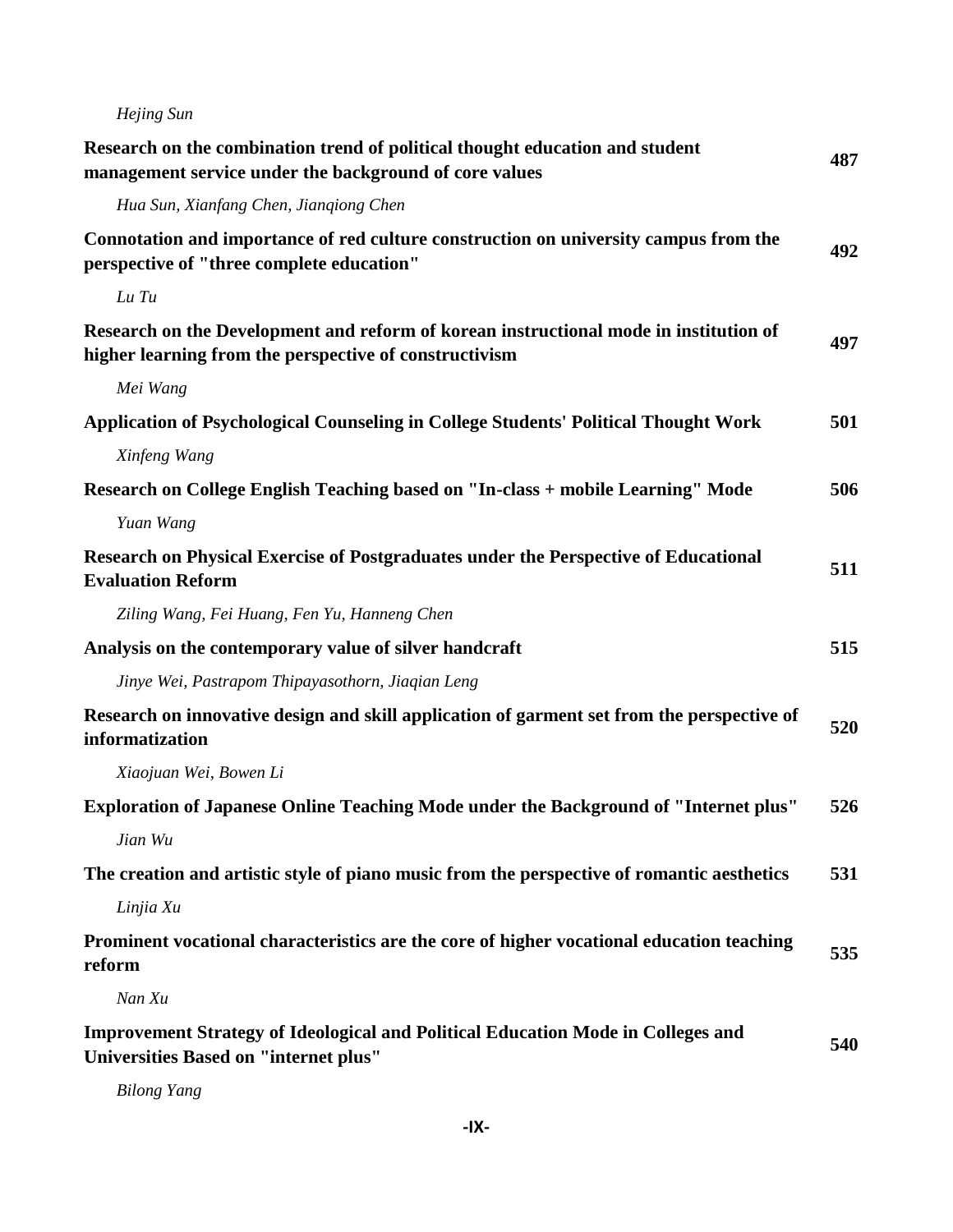| The Influence of Color and Emotion on Oil Painting Creation from the Perspective of<br><b>Color Psychology</b>                                                               | 545 |
|------------------------------------------------------------------------------------------------------------------------------------------------------------------------------|-----|
| Yang Bo                                                                                                                                                                      |     |
| <b>Translation Strategies of Hainan Tourism Culture Based on Applied Linguistics</b>                                                                                         | 549 |
| Yuxiu Yu                                                                                                                                                                     |     |
| Research on the Community Teaching Model of Teachers and Students Learning in<br><b>College English Classroom</b>                                                            | 554 |
| Fang Zhang                                                                                                                                                                   |     |
| Analysis of the historical inheritance and aesthetic characteristics of Han dance in the new<br>era                                                                          | 559 |
| Junhui Zhang                                                                                                                                                                 |     |
| On the Modern Environmental Art Design under the View of Ecological Civilization                                                                                             | 564 |
| Meng Zhang                                                                                                                                                                   |     |
| Research on the path of political thought education in the second and third classes of<br>computer majors from the perspective of "professional political thought education" | 569 |
| Miaomiao Zhang, Shulan Yu                                                                                                                                                    |     |
| On the Teaching Strategies of Picture Book Reading in Special Education Schools                                                                                              | 575 |
| Qi Zhang                                                                                                                                                                     |     |
| Comparative analysis on the advantages and disadvantages of logistics industry<br>warehouse distribution mode and network express competition                                | 579 |
| Wenyan Zhang                                                                                                                                                                 |     |
| Analysis on the quality development strategy of university students' ideological and<br>political schooling under the multimedia environment                                 | 585 |
| Yue Zhang                                                                                                                                                                    |     |
| On the New Model of English Translation Teaching in the Digital Age                                                                                                          | 590 |
| Jie Zhao                                                                                                                                                                     |     |
| The Supervision of Villagers Committee's Exercise of Power from the Perspective of<br><b>Rural Governance</b>                                                                | 595 |
| Zhao Wanfu                                                                                                                                                                   |     |
| Analysis on the effectiveness of higher education quality based on educational service                                                                                       | 601 |
| Ang Zhao                                                                                                                                                                     |     |
| <b>Exploration of Practical Teaching of Political Thought Course in Institution of Higher</b><br>-X-                                                                         | 606 |